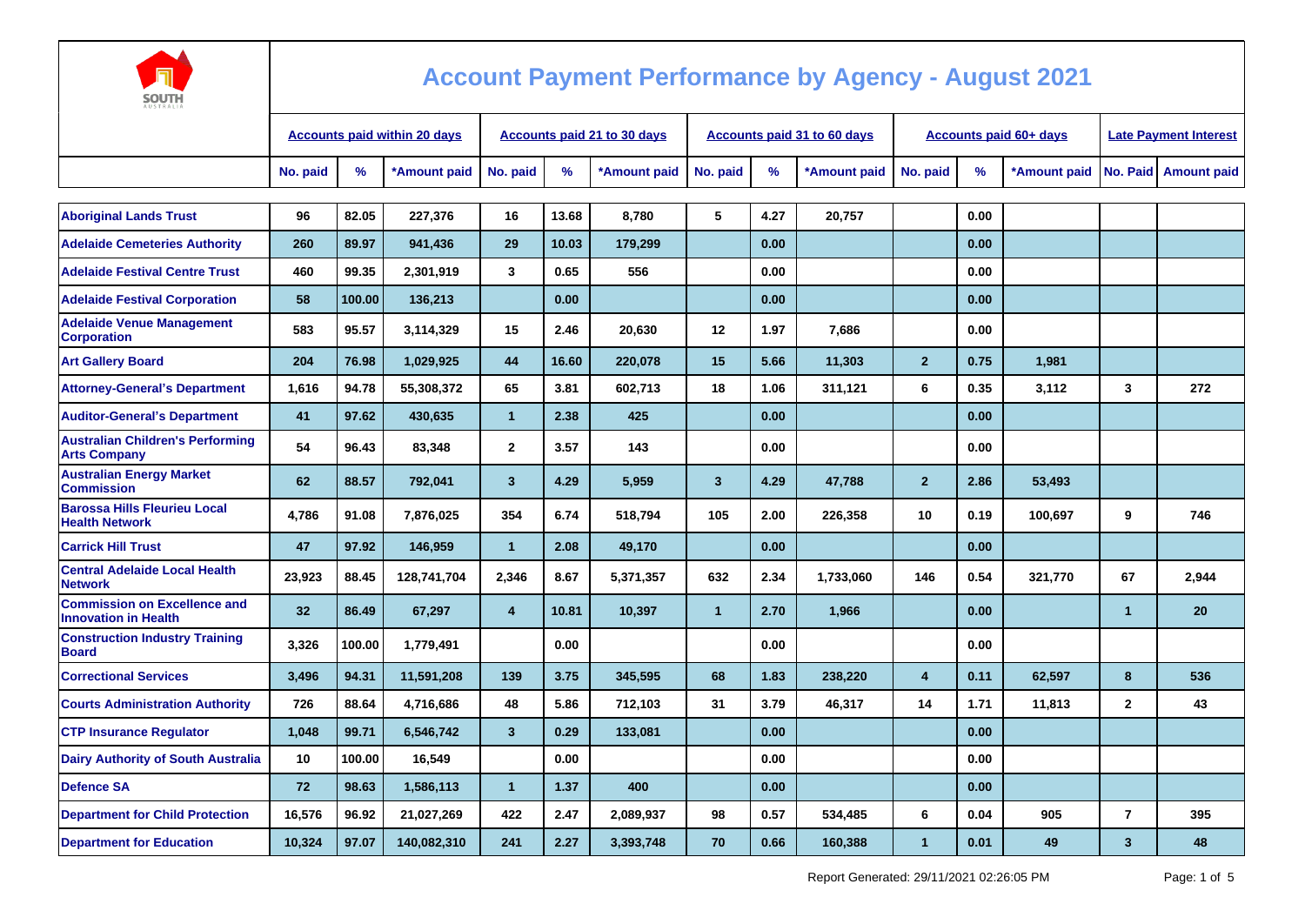

| AUSTRALIA                                                                           |                                     |        |              |                                    |       |              |                |      |                             |                         |      |                               |                              |                        |
|-------------------------------------------------------------------------------------|-------------------------------------|--------|--------------|------------------------------------|-------|--------------|----------------|------|-----------------------------|-------------------------|------|-------------------------------|------------------------------|------------------------|
|                                                                                     | <b>Accounts paid within 20 days</b> |        |              | <b>Accounts paid 21 to 30 days</b> |       |              |                |      | Accounts paid 31 to 60 days |                         |      | <b>Accounts paid 60+ days</b> | <b>Late Payment Interest</b> |                        |
|                                                                                     | No. paid                            | %      | *Amount paid | No. paid                           | %     | *Amount paid | No. paid       | %    | *Amount paid                | No. paid                | $\%$ | *Amount paid                  |                              | No. Paid   Amount paid |
| <b>Department for Energy and Mining</b>                                             | 436                                 | 95.82  | 47.234.102   | 14                                 | 3.08  | 783,917      | 5              | 1.10 | 69,404                      |                         | 0.00 |                               | $\overline{\mathbf{1}}$      | 143                    |
| <b>Department for Environment and</b><br>Water                                      | 1,625                               | 89.33  | 14,030,516   | 130                                | 7.15  | 932,725      | 57             | 3.13 | 301,197                     | $\overline{7}$          | 0.38 | 1,910                         |                              |                        |
| <b>Department for Health and</b><br>Wellbeing                                       | 6,968                               | 86.52  | 46,435,380   | 676                                | 8.39  | 41,093,669   | 368            | 4.57 | 30,959,414                  | 42                      | 0.52 | 169,333                       | 65                           | 5.140                  |
| Department for Infrastructure and<br><b>Transport</b>                               | 75,970                              | 98.08  | 276,152,347  | 873                                | 1.13  | 11,412,409   | 512            | 0.66 | 3,119,059                   | 106                     | 0.14 | 1,494,039                     | 23                           | 1,915                  |
| Department for Innovation and<br><b>Skills</b>                                      | 1,300                               | 97.60  | 10.985.748   | 25                                 | 1.88  | 471,563      | $\overline{7}$ | 0.53 | 113,701                     |                         | 0.00 |                               | $\mathbf{2}$                 | 49                     |
| <b>Department for Trade and</b><br><b>Investment</b>                                | 230                                 | 87.12  | 1,377,263    | 29                                 | 10.98 | 326,165      | 5              | 1.89 | 94,644                      |                         | 0.00 |                               |                              |                        |
| <b>Department of Human Services</b>                                                 | 150,848                             | 99.62  | 49,091,082   | 524                                | 0.35  | 354,449      | 51             | 0.03 | 149,941                     | $\mathbf{3}$            | 0.00 | 14,255                        | $\mathbf{2}$                 | 23                     |
| <b>Department of Primary Industries</b><br>and Regions SA                           | 2,005                               | 93.17  | 16,072,762   | $121$                              | 5.62  | 1,979,694    | 23             | 1.07 | 592,149                     | $\overline{\mathbf{3}}$ | 0.14 | 1,022                         | 6                            | 211                    |
| <b>Department of Treasury and</b><br><b>Finance</b>                                 | 1,153                               | 92.61  | 12,907,280   | 69                                 | 5.54  | 206,201      | 21             | 1.69 | 1,100,834                   | $\mathbf{2}$            | 0.16 | 698                           | $\overline{2}$               | 25                     |
| <b>Distribution Lessor Corporation</b>                                              | $\overline{2}$                      | 100.00 | 17,346       |                                    | 0.00  |              |                | 0.00 |                             |                         | 0.00 |                               |                              |                        |
| <b>Education &amp; Early Childhood</b><br><b>Registration &amp; Standards Board</b> | 34                                  | 100.00 | 126,348      |                                    | 0.00  |              |                | 0.00 |                             |                         | 0.00 |                               |                              |                        |
| <b>Electoral Commission SA</b>                                                      | 123                                 | 97.62  | 551,261      | $\overline{3}$                     | 2.38  | 443          |                | 0.00 |                             |                         | 0.00 |                               |                              |                        |
| <b>Environment Protection Authority</b>                                             | 192                                 | 92.31  | 420,572      | 11                                 | 5.29  | 183,644      | 3              | 1.44 | 684                         | $\mathbf{2}$            | 0.96 | 487                           |                              |                        |
| <b>Essential Services Commission</b>                                                | 40                                  | 95.24  | 253,370      | $\overline{2}$                     | 4.76  | 7,195        |                | 0.00 |                             |                         | 0.00 |                               |                              |                        |
| <b>Eyre and Far North Local Health</b><br><b>Network</b>                            | 1,930                               | 88.90  | 3,635,864    | 171                                | 7.88  | 163,944      | 58             | 2.67 | 195,756                     | 12                      | 0.55 | 12,512                        | 5                            | 130                    |
| <b>Flinders and Upper North Local</b><br><b>Health Network</b>                      | 1,633                               | 94.34  | 4,026,020    | 69                                 | 3.99  | 151,824      | 26             | 1.50 | 23,631                      | $\mathbf{3}$            | 0.17 | 3,911                         | $\overline{2}$               | 30                     |
| <b>Generation Lessor Corporation</b>                                                | $\mathbf{1}$                        | 100.00 | 15,491       |                                    | 0.00  |              |                | 0.00 |                             |                         | 0.00 |                               |                              |                        |
| <b>Green Industries SA</b>                                                          | 70                                  | 95.89  | 847,818      | $\mathbf{3}$                       | 4.11  | 9,406        |                | 0.00 |                             |                         | 0.00 |                               |                              |                        |
| <b>History Trust of South Australia</b>                                             | 168                                 | 97.67  | 337,880      | 4                                  | 2.33  | 7,261        |                | 0.00 |                             |                         | 0.00 |                               |                              |                        |
| <b>HomeStart Finance</b>                                                            | 329                                 | 80.05  | 1,063,366    | 82                                 | 19.95 | 446,193      |                | 0.00 |                             |                         | 0.00 |                               |                              |                        |
| <b>Infrastructure South Australia</b>                                               | 20                                  | 100.00 | 215,478      |                                    | 0.00  |              |                | 0.00 |                             |                         | 0.00 |                               |                              |                        |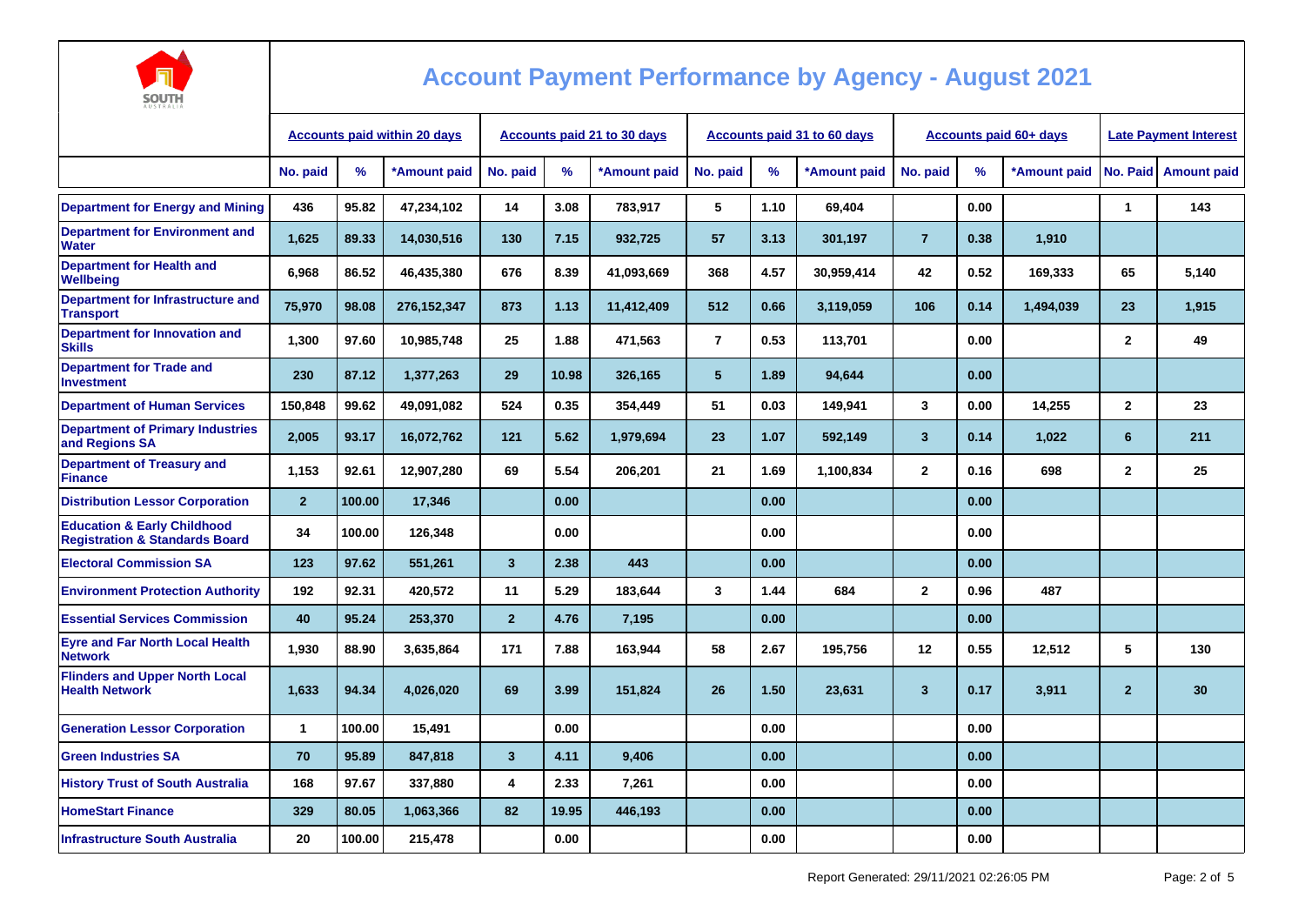

| AUSTRALIA                                                               |                                     |               |              |                                    |               |              |                         |      |                                    |                |                               |                              |                      |                        |
|-------------------------------------------------------------------------|-------------------------------------|---------------|--------------|------------------------------------|---------------|--------------|-------------------------|------|------------------------------------|----------------|-------------------------------|------------------------------|----------------------|------------------------|
|                                                                         | <b>Accounts paid within 20 days</b> |               |              | <b>Accounts paid 21 to 30 days</b> |               |              |                         |      | <b>Accounts paid 31 to 60 days</b> |                | <b>Accounts paid 60+ days</b> | <b>Late Payment Interest</b> |                      |                        |
|                                                                         | No. paid                            | $\frac{9}{6}$ | *Amount paid | No. paid                           | $\frac{9}{6}$ | *Amount paid | No. paid                | $\%$ | *Amount paid                       | No. paid       | %                             | *Amount paid                 |                      | No. Paid   Amount paid |
| <b>Legal Services Commission</b>                                        | 4,416                               | 99.24         | 4,004,912    | 25                                 | 0.56          | 231,348      | 8                       | 0.18 | 5,329                              | $\mathbf{1}$   | 0.02                          | 803                          |                      |                        |
| <b>Libraries Board of South Australia</b>                               | 159                                 | 89.83         | 1,695,963    | 15                                 | 8.47          | 154,699      | 3                       | 1.69 | 72,622                             |                | 0.00                          |                              | $\blacktriangleleft$ | 122                    |
| <b>Lifetime Support Authority</b>                                       | 1,948                               | 95.87         | 4,030,983    | 63                                 | 3.10          | 129,606      | 21                      | 1.03 | 33,810                             |                | 0.00                          |                              | $\overline{2}$       | 31                     |
| <b>Limestone Coast Local Health</b><br><b>Network</b>                   | 2,229                               | 95.75         | 5,709,210    | 60                                 | 2.58          | 148,518      | 33                      | 1.42 | 42,212                             | 6              | 0.26                          | 8,692                        | 3                    | 66                     |
| <b>Local Government Finance</b><br><b>Authority</b>                     | 24                                  | 100.00        | 85,066       |                                    | 0.00          |              |                         | 0.00 |                                    |                | 0.00                          |                              |                      |                        |
| <b>Motor Accident Commission</b>                                        | 3                                   | 100.00        | 56,477       |                                    | 0.00          |              |                         | 0.00 |                                    |                | 0.00                          |                              |                      |                        |
| <b>Museum Board</b>                                                     | 174                                 | 95.60         | 563,432      | $\overline{7}$                     | 3.85          | 33,590       | $\mathbf{1}$            | 0.55 | 500                                |                | 0.00                          |                              |                      |                        |
| <b>Northern Adelaide Local Health</b><br><b>Network</b>                 | 5,533                               | 89.44         | 12,056,256   | 331                                | 5.35          | 383,715      | 212                     | 3.43 | 516,808                            | 110            | 1.78                          | 1,146,377                    | 82                   | 7,837                  |
| <b>Office for Recreation, Sport and</b><br>Racing                       | 667                                 | 99.55         | 4,053,244    | 2 <sup>2</sup>                     | 0.30          | 4,409        | $\mathbf{1}$            | 0.15 | 360                                |                | 0.00                          |                              |                      |                        |
| Office of the Commissioner for<br><b>Public Sector Employment</b>       | 87                                  | 86.14         | 299.640      | 13                                 | 12.87         | 54,344       | $\mathbf{1}$            | 0.99 | 199.733                            |                | 0.00                          |                              |                      |                        |
| <b>Premier and Cabinet</b>                                              | 966                                 | 97.58         | 23,795,786   | 19                                 | 1.92          | 277,939      | $5\phantom{.0}$         | 0.51 | 489,760                            |                | 0.00                          |                              | $\overline{1}$       | 176                    |
| <b>Public Trustee</b>                                                   | 76                                  | 87.36         | 817,225      | $\overline{7}$                     | 8.05          | 539,139      | $\mathbf{2}$            | 2.30 | 5,681                              | $\mathbf{2}$   | 2.30                          | 1,060                        | $\mathbf{2}$         | 14                     |
| <b>ReturnToWorkSA</b>                                                   | 231                                 | 97.88         | 22,930,912   | $\mathbf{3}$                       | 1.27          | 12,910       | $\overline{2}$          | 0.85 | (4, 245)                           |                | 0.00                          |                              |                      |                        |
| <b>Riverland Mallee Coorong Local</b><br><b>Health Network</b>          | 3,043                               | 95.99         | 4,850,417    | 93                                 | 2.93          | 57,061       | 32                      | 1.01 | 26,039                             | $\mathbf{2}$   | 0.06                          | 17,055                       | 3                    | 176                    |
| <b>SA Ambulance Service</b>                                             | 3,150                               | 95.60         | 5,805,385    | 110                                | 3.34          | 629.464      | 30                      | 0.91 | 31,930                             | 5 <sup>5</sup> | 0.15                          | 5,293                        |                      |                        |
| <b>SA Country Fire Service</b>                                          | 1,735                               | 96.39         | 3,358,749    | 54                                 | 3.00          | 106,424      | 11                      | 0.61 | 36,673                             |                | 0.00                          |                              |                      |                        |
| <b>SACE Board of South Australia</b>                                    | 101                                 | 82.11         | 265,534      | 19                                 | 15.45         | 103,530      | $\mathbf{3}$            | 2.44 | 3,840                              |                | 0.00                          |                              |                      |                        |
| <b>South Australia Police</b>                                           | 4,269                               | 81.92         | 15,182,638   | 856                                | 16.43         | 6,726,388    | 81                      | 1.55 | 2,249,917                          | 5              | 0.10                          | 39,602                       | 16                   | 991                    |
| <b>South Australian Country Arts</b><br><b>Trust</b>                    | 201                                 | 68.60         | 581,800      | 74                                 | 25.26         | 166,076      | 18                      | 6.14 | 15,896                             |                | 0.00                          |                              |                      |                        |
| <b>South Australian Film Corporation</b>                                | 67                                  | 88.16         | 918,701      | $\overline{7}$                     | 9.21          | 2,523        | $\overline{2}$          | 2.63 | (19)                               |                | 0.00                          |                              |                      |                        |
| <b>South Australian Fire and</b><br><b>Emergency Service Commission</b> | 149                                 | 93.13         | 2,962,130    | 8                                  | 5.00          | 6,302        | $\overline{\mathbf{3}}$ | 1.88 | 254,882                            |                | 0.00                          |                              |                      |                        |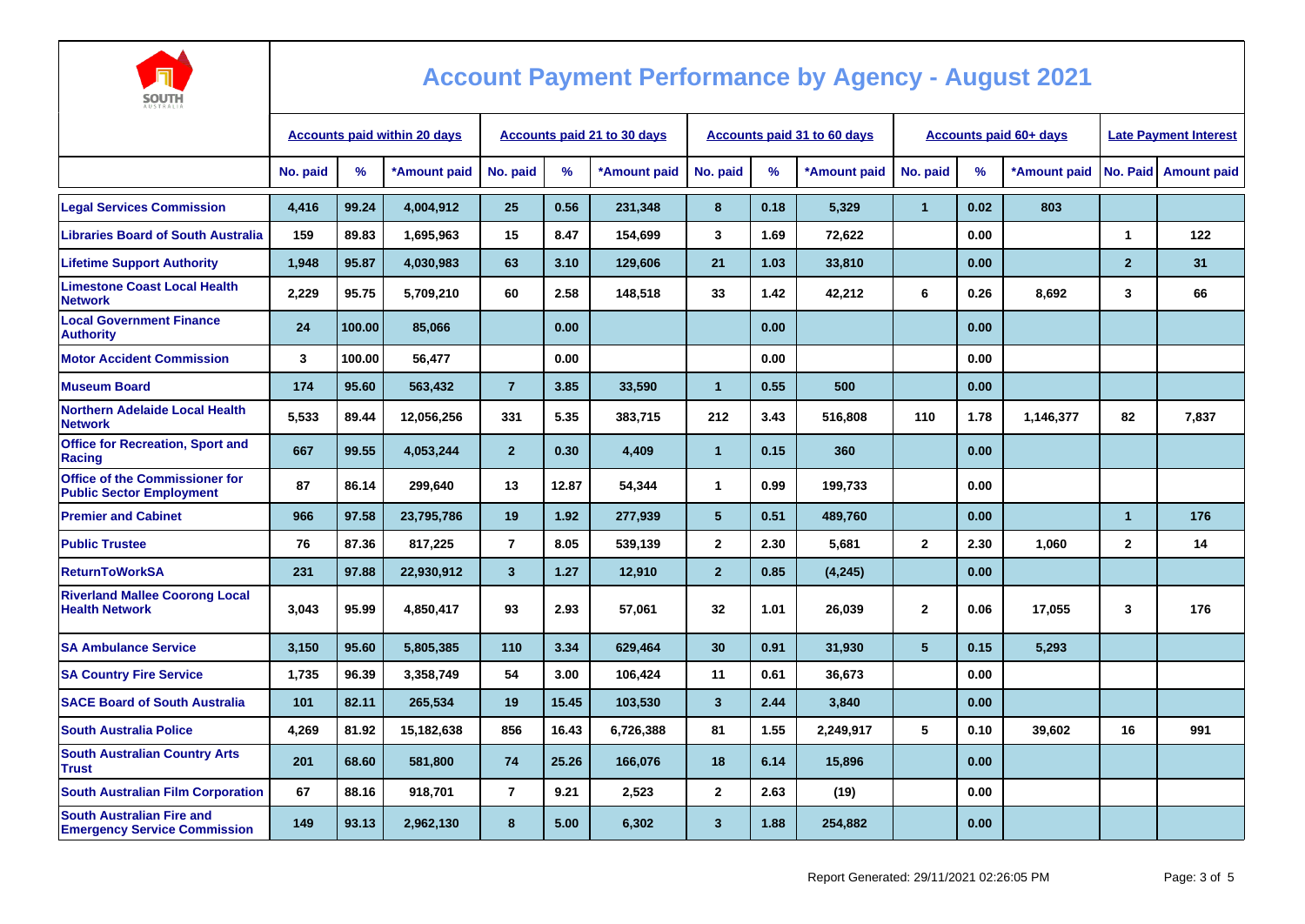

| AUSTRALIA                                                                                 |                                     |        |              |                             |       |              |                      |      |                             |                |                               |                              |                      |                    |
|-------------------------------------------------------------------------------------------|-------------------------------------|--------|--------------|-----------------------------|-------|--------------|----------------------|------|-----------------------------|----------------|-------------------------------|------------------------------|----------------------|--------------------|
|                                                                                           | <b>Accounts paid within 20 days</b> |        |              | Accounts paid 21 to 30 days |       |              |                      |      | Accounts paid 31 to 60 days |                | <b>Accounts paid 60+ days</b> | <b>Late Payment Interest</b> |                      |                    |
|                                                                                           | No. paid                            | %      | *Amount paid | No. paid                    | $\%$  | *Amount paid | No. paid             | %    | *Amount paid                | No. paid       | %                             | *Amount paid                 | No. Paid             | <b>Amount paid</b> |
| <b>South Australian Forestry</b><br><b>Corporation</b>                                    | 148                                 | 84.09  | 1,436,514    | 20                          | 11.36 | 72,670       | 8                    | 4.55 | 17,473                      |                | 0.00                          |                              |                      |                    |
| <b>South Australian Government</b><br><b>Financing Authority</b>                          | 342                                 | 96.61  | 23,018,198   | 11                          | 3.11  | 576,596      | $\mathbf{1}$         | 0.28 | 3,150                       |                | 0.00                          |                              | $\blacktriangleleft$ | 15                 |
| <b>South Australian Housing Trust</b>                                                     | 17,125                              | 98.13  | 31,258,044   | 317                         | 1.82  | 677,853      | $\overline{7}$       | 0.04 | 4,252                       | 3              | 0.02                          | 2.068                        |                      |                    |
| <b>South Australian Metropolitan Fire</b><br><b>Service</b>                               | 805                                 | 93.06  | 3,871,047    | 41                          | 4.74  | 59,338       | 18                   | 2.08 | 231,240                     | $\mathbf{1}$   | 0.12                          | 867                          |                      |                    |
| <b>South Australian Productivity</b><br><b>Commission</b>                                 | 9                                   | 100.00 | 4,114        |                             | 0.00  |              |                      | 0.00 |                             |                | 0.00                          |                              |                      |                    |
| <b>South Australian Skills</b><br><b>Commission</b>                                       | 11                                  | 73.33  | 24,876       | $\overline{\mathbf{3}}$     | 20.00 | 3,776        | $\blacktriangleleft$ | 6.67 | 501                         |                | 0.00                          |                              |                      |                    |
| <b>South Australian State Emergency</b><br><b>Service</b>                                 | 429                                 | 97.50  | 506,908      | 10                          | 2.27  | 10,111       | $\mathbf{1}$         | 0.23 | 138                         |                | 0.00                          |                              |                      |                    |
| <b>South Australian Tourism</b><br><b>Commission</b>                                      | 210                                 | 98.13  | 7,061,050    | $\overline{4}$              | 1.87  | 12,340       |                      | 0.00 |                             |                | 0.00                          |                              |                      |                    |
| <b>South Australian Water</b><br><b>Corporation</b>                                       | 4,168                               | 96.66  | 88,498,388   | 139                         | 3.22  | 3,880,898    | 4                    | 0.09 | 262,396                     | $\mathbf{1}$   | 0.02                          | 98                           |                      |                    |
| <b>Southern Adelaide Local Health</b><br><b>Network</b>                                   | 6,416                               | 90.46  | 17,683,564   | 326                         | 4.60  | 1,364,832    | 284                  | 4.00 | 818,666                     | 67             | 0.94                          | 52,386                       | 25                   | 847                |
| <b>State Governor's Establishment</b>                                                     | 79                                  | 98.75  | 174,600      | $\mathbf{1}$                | 1.25  | 149          |                      | 0.00 |                             |                | 0.00                          |                              |                      |                    |
| <b>State Opera of South Australia</b>                                                     | 99                                  | 99.00  | 170,593      | $\overline{1}$              | 1.00  | 50           |                      | 0.00 |                             |                | 0.00                          |                              |                      |                    |
| <b>State Theatre Company of South</b><br><b>Australia</b>                                 | 103                                 | 93.64  | 157,709      | $\overline{7}$              | 6.36  | 11,071       |                      | 0.00 |                             |                | 0.00                          |                              |                      |                    |
| <b>Study Adelaide</b>                                                                     | 60                                  | 98.36  | 122,193      |                             | 0.00  |              | $\overline{1}$       | 1.64 | 364                         |                | 0.00                          |                              |                      |                    |
| <b>Superannuation Funds</b><br><b>Management Corporation of South</b><br><b>Australia</b> | 132                                 | 100.00 | 18,848,674   |                             | 0.00  |              |                      | 0.00 |                             |                | 0.00                          |                              |                      |                    |
| <b>TAFESA</b>                                                                             | 1,858                               | 92.16  | 7,078,980    | 107                         | 5.31  | 652,856      | 49                   | 2.43 | 205,329                     | $\overline{2}$ | 0.10                          | 618                          | 5                    | 145                |
| <b>Teachers' Registration Board</b>                                                       | 56                                  | 98.25  | 149,205      | $\mathbf{1}$                | 1.75  | 121          |                      | 0.00 |                             |                | 0.00                          |                              |                      |                    |
| <b>Transmission Lessor Corporation</b>                                                    | $\blacktriangleleft$                | 100.00 | 17,523       |                             | 0.00  |              |                      | 0.00 |                             |                | 0.00                          |                              |                      |                    |
| <b>Urban Renewal Authority</b>                                                            | 643                                 | 98.02  | 7,918,038    | 13                          | 1.98  | 124,397      |                      | 0.00 |                             |                | 0.00                          |                              |                      |                    |
| <b>Wellbeing SA</b>                                                                       | 138                                 | 92.62  | 5,128,938    | $\overline{7}$              | 4.70  | 6,793        | $\overline{4}$       | 2.68 | 30,287                      |                | 0.00                          |                              | $\overline{2}$       | 76                 |
| <b>West Beach Trust</b>                                                                   | 375                                 | 95.42  | 1,097,411    | 17                          | 4.33  | 20,073       | $\mathbf{1}$         | 0.25 | 79                          |                | 0.00                          |                              |                      |                    |